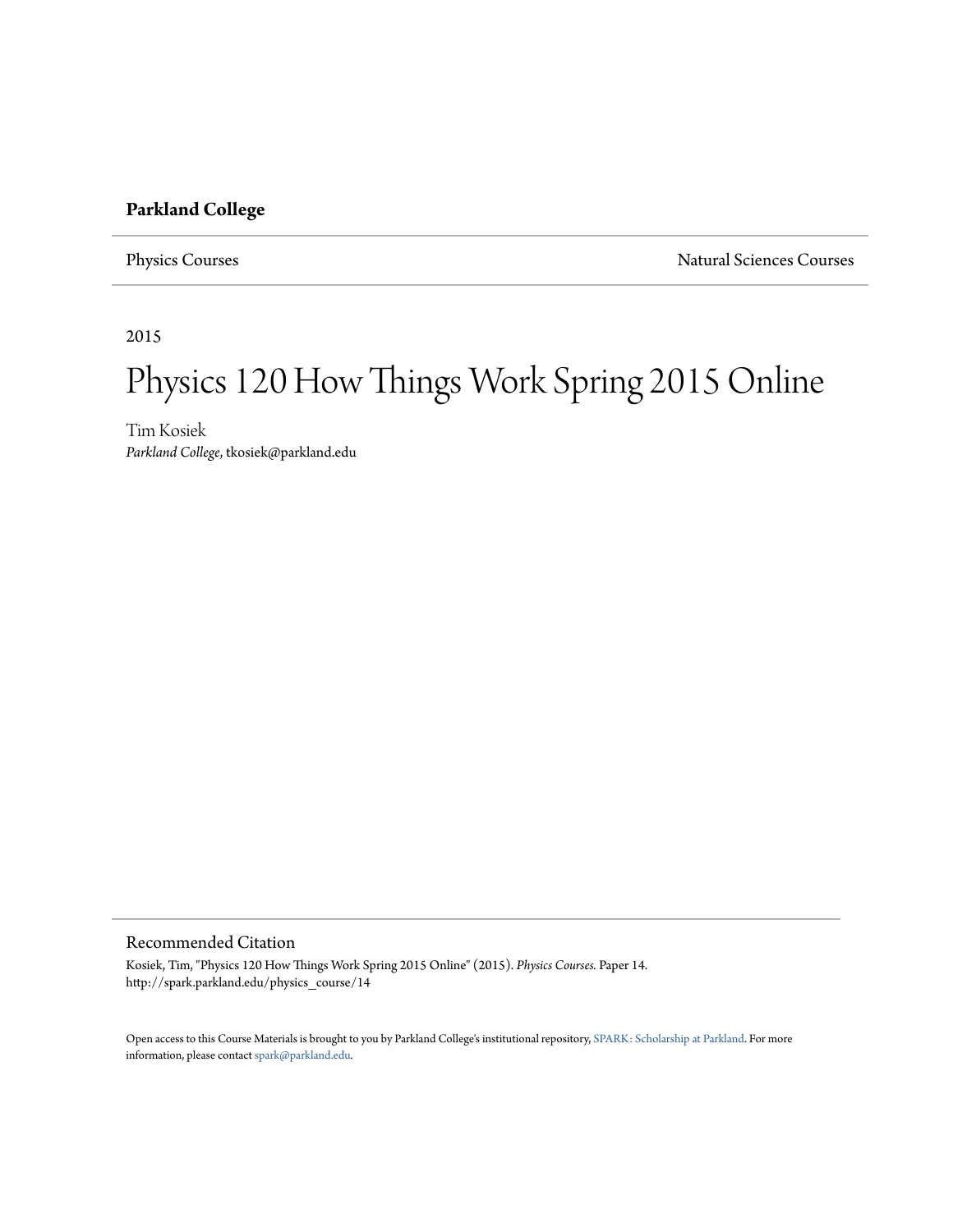# **PHY 120 – HOW THINGS WORK**

#### Course Webpage:

cobra.parkland.edu

#### Instructor:

Tim Kosiek: Email: [tkosiek@parkland.edu](mailto:tkosiek@parkland.edu) Phone: (224) 993-9739

#### Course Description:

The lecture component of this course utilizes weekly discussion, assignments, and quizzes to explore physics concepts. This is a conceptual course for non-science majors exploring everyday phenomena: musical instruments, photography, flight, electricity, bicycles, engines, etc. to examine how they work.

## Textbook:

How Things Work, 5rd edition, Bloomfield

#### Course Components:

- 1) Unit Discussion
- 2) Unit Assignments
- 3) Unit quizzes (multiple choice 2 attempts)
- 4) Physics in the Real World (discussion posts/responses)
- 5) Final Exam

#### Deadlines:

The due date for each assignment is clearly labeled in the calendar and the unit announcement. NO LATE WORK IS ACCEPTED! Plan ahead – the best strategy is to hand in the assignments AT LEAST a day ahead of time.

#### Grades:

Discussion (20%) Assignments (20%) Quizzes (30%) Physics in the Real World (10%) Final Exam (20%)

Interaction with the Instructor & Extra Help: